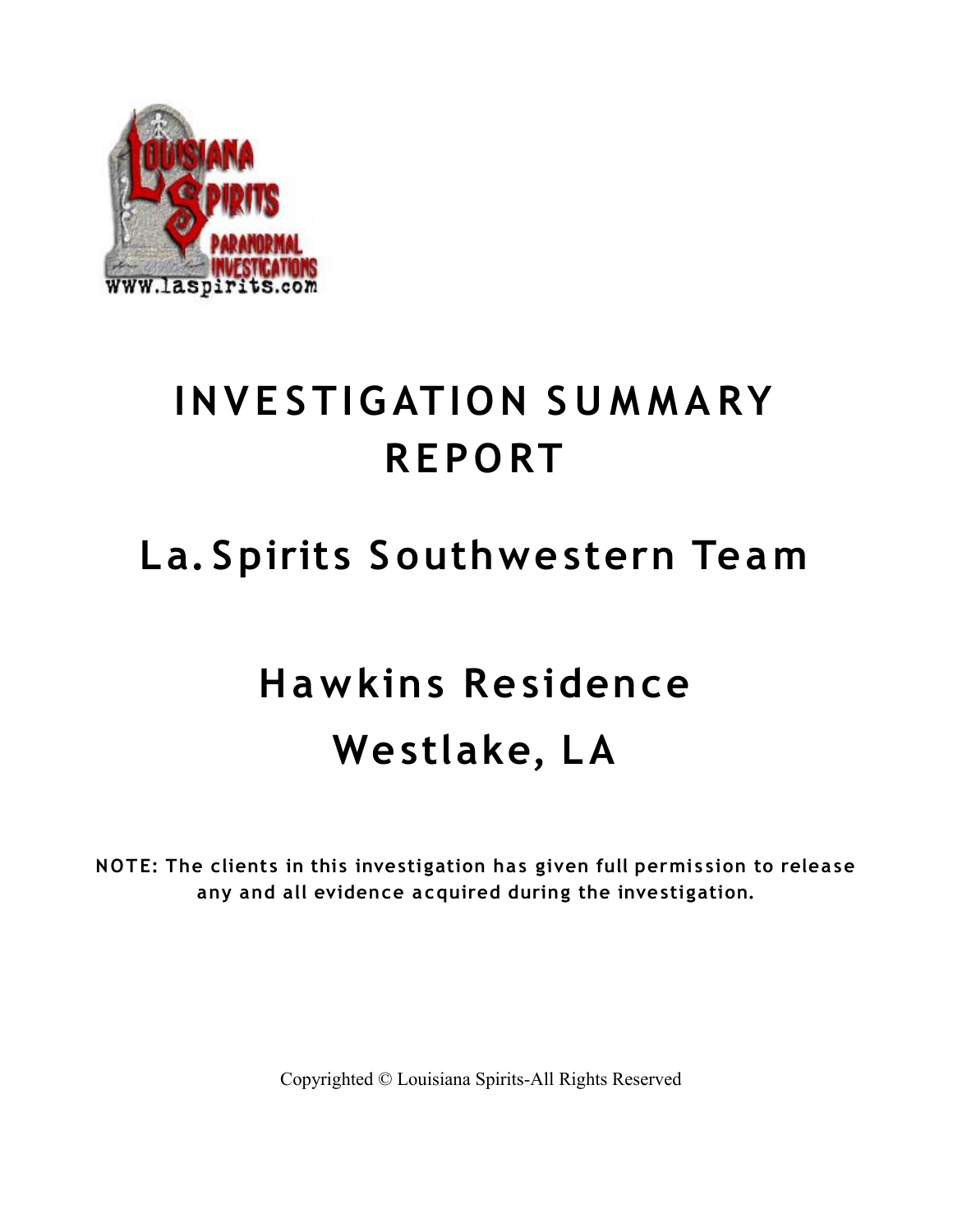## **HI S TO RY**

The only real history known is of a tragedy that took place there with a previous owner. The son was cleaning a gun when it went off on its own, killing his pregnant girlfriend.

### **E XP E RIE N C E S**

The present owners claims consist of objects moving, voices being heard, apparitions of a young blonde female, and that of a couple of males. Activity seemed to pickup after the son's new wife and her young daughter moved in. Activity seemed to pickup even more once the son's wife recently found out she is pregnant with twins. On occasion, the young girl seems to have conversations with someone in her room.

## **INVE STIG ATION**

DATE OF INVESTIGATION: May 19<sup>th</sup>, 2012

PARTICIPANTS: Aaron Benoit, Mike Alleman, and Kayne Ates

EQUIPMENT: Digital cameras, IR Cameras and DVR system, Digital audio recorders, P-SB7 Spirit Box, Digital Thermometers, Various EMF Meters, and Dragon speak computer program.

#### PERSONAL EXPERIENCES

Cold spots were felt on two different occasions in two different rooms.

#### INVESTIGATION

During the investigation, no anomalous photos were taken. No data on video, but we did capture a few pieces of audio. Also, the sensors on DVR picked up movement taking place from one room to the next.